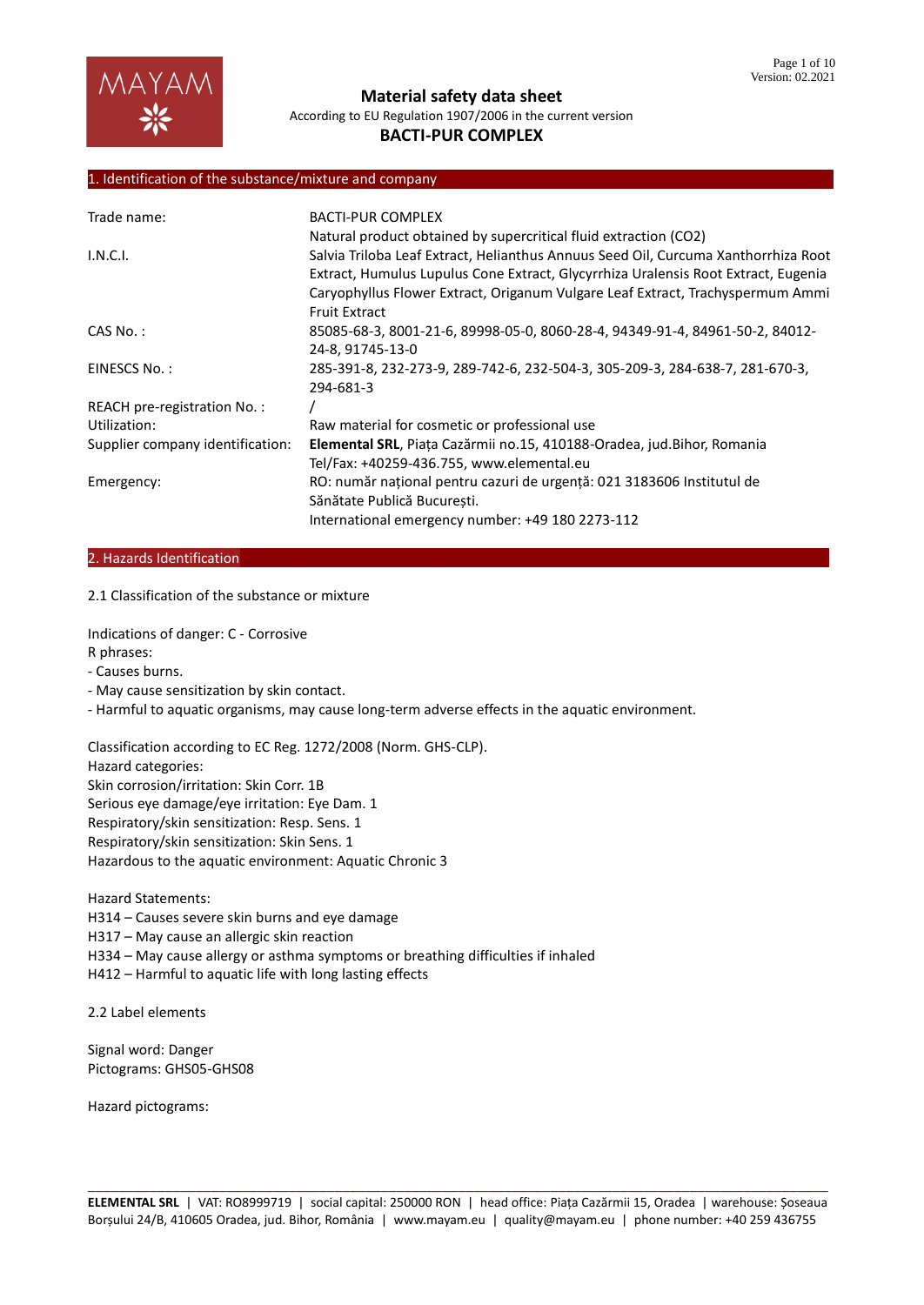



Hazard statement:

H314 – Causes severe skin burns and eye damage

H317 – May cause an allergic skin reaction

H334 – May cause allergy or asthma symptoms or breathing difficulties if inhaled

H412 – Harmful to aquatic life with long lasting effects

Precautionary statement:

P260 – Do not breathe dust/fume/gas/mist/vapors/spray.

P273 – Avoid release to the environment.

P280 – Wear protective gloves/protective clothing/eye protection/face protection.

P305+P351+P338 – IF IN EYES: Rinse cautiously with water for several minutes. Remove contact lenses, if present and easy to do. Continue rinsing.

P310 – Immediately call a POISON CENTER or doctor/physician.

Additional advice on labeling: The classification was undertaken in accordance with the method of calculation governed by the preparation regulations (1999/45/EC).

2.3 Other hazards

Special skid risk by leaking/spilling product.

#### 3. Declaration of ingredients

The product contains the following ingredients:

| <b>Substance</b>                                     | C.A.S.     | <b>EINECS</b> | <b>Hazard symbols</b>                       | Percent % |
|------------------------------------------------------|------------|---------------|---------------------------------------------|-----------|
| Salvia Triloba (Sage) Leaf Extract                   | 85085-68-3 | 285-391-8     |                                             | 27        |
| Helianthus Annuus (Sunflower)<br>Seed Oi             | 8001-21-6  | 202-859-9     |                                             | 17,5      |
| Curcuma Xanthorrhiza Root Extract                    | 89998-05-0 | 289-742-6     | H304                                        | 15        |
| Humulus Lupulus (Hops) Cone<br>Extract               | 8060-28-4  | 232-504-3     |                                             | 13        |
| Glycyrrhiza Uralensis (Licorice) Root<br>Extract     | 94349-91-4 | 305-209-3     |                                             | 7,5       |
| Eugenia Caryophyllus (Clove) Flower<br>Extract       | 84961-50-2 | 284-638-7     | H302, H315, H319, H334,<br>H317, H335, H304 | 10        |
| Origanum Vulgare (Oregano) Leaf<br>Extract           | 84012-24-8 | 281-670-3     | H304, H302, H314, H318,<br>H317, H412       | 5         |
| Trachyspermum Ammi (Ajowain)<br><b>Fruit Extract</b> | 91745-13-0 | 294-681-3     | H302, H314, H318, H335,<br>H304, H411       | 5         |

Further Information: no solvent residues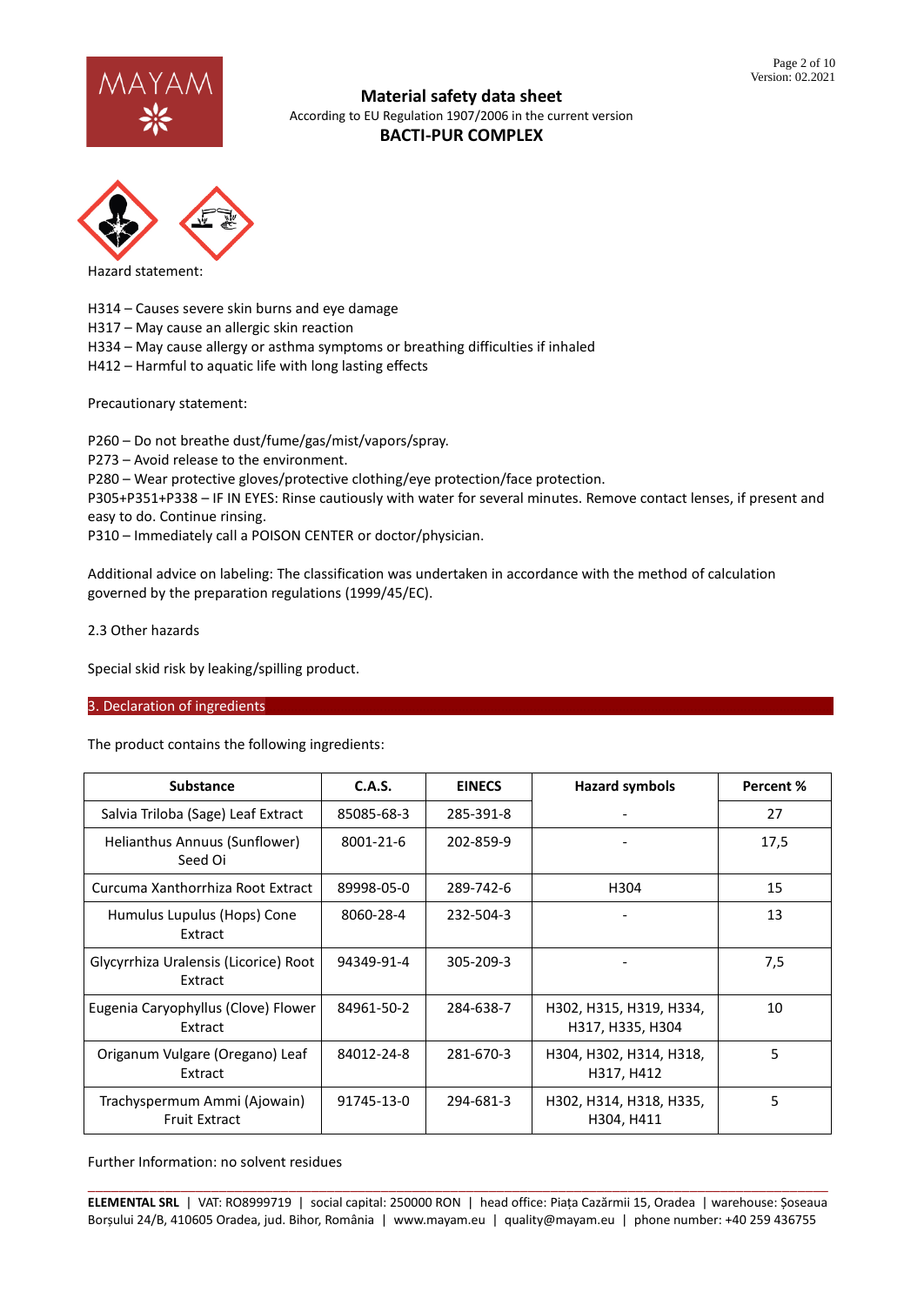

## 4. First aid measures………………………………………………………………………………………………………………………………………………………

4.1 Description of first aid measures

General information: In case of accident or if you feel unwell, seek medical advice immediately (show safety data sheet if possible). Seek medical attention if problems persist.

In case of contact with skin: After contact with skin, wash immediately with: water and soap.

In case of contact with eyes: In case of contact with eyes, rinse immediately with plenty of flowing water for 10 to 15 minutes holding eyelids apart. Consult an ophthalmologist.

In case of inhalation: Provide fresh air.

In case of ingestion: Rinse mouth immediately and drink large quantities of water.

4.2 Main symptoms and effects, both acute and delayed No data available

4.3 Indication to consult a physician immediately or any special treatments No data available

#### 5. Fire fighting measures

5.1 Means of extinction

Suitable extinguishing media: foam, carbon dioxide (CO2), powder Extinguishing media which must not be used for safety reasons: water stream

5.2 Special hazards arising from the substance or mixture

Formation of dangerous fumes possible.

5.3 Recommendations for fire-fighters

In case of fire: Wear self-contained breathing apparatus.

#### 6. Accidental release measures

6.1 Personal precautions, protective devices and emergency procedures

Avoid contact with skin and eyes, concentrated extracts should not be swallowed. Wear personal protection equipment. Provide adequate ventilation. Wear respiratory protection when in the presence of vapor, dust, and aerosols.

6.2 Environmental precautions

Keep away from canalization, waterway and groundwater.

6.3 Methods and materials for containment and remediation

Remove mechanically, placing in appropriate containers for disposal.

6.4 Reference to other sections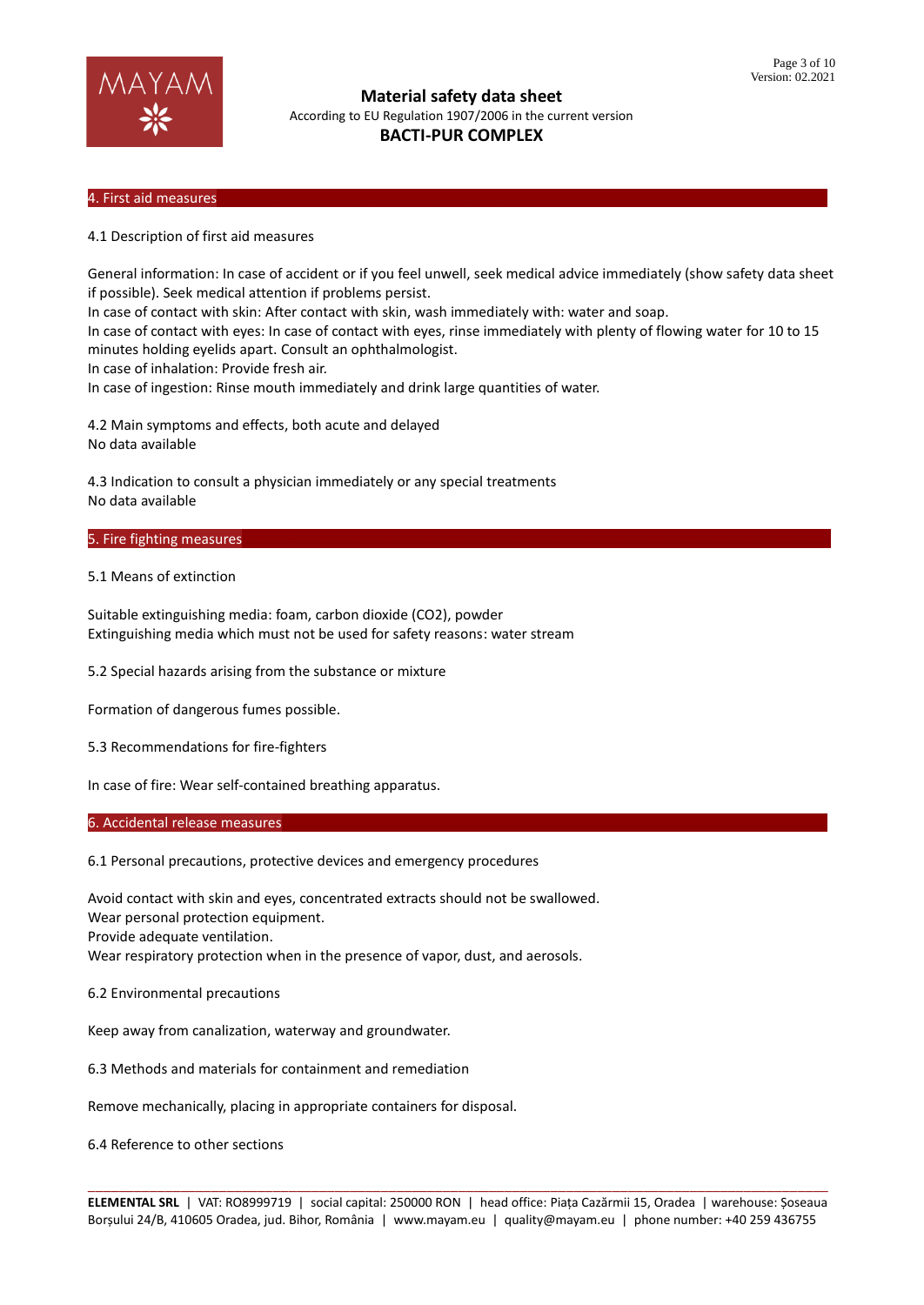

Disposal of the contaminated material must be carried out in accordance with the provisions of point 13.

7. Handling and storage

7.1 Precautions for safe handling

Advice on safe handling

- Avoid contact with skin and eyes, concentrated extracts should not be swallowed.
- Wear splash goggles and oil resistant gloves.
- Do not breathe gas/fumes/vapor/spray.

Advice on protection against fire and explosion - Keep away from sources of ignition - No smoking.

7.2 Conditions for safe storage, including any incompatibilities

Requirements for storage rooms and vessels: no special measures necessary Further information on storage conditions: keep dark and dry, avoid heat; store in tightly closed container

7.3 Specific end uses None

8. Exposure controls / personal protection

8.1 Control parameters

There are no specific control parameters. 8.2 Exposure controls



Protective and hygiene measures: Remove contaminated clothes.

Hand protection: When handling chemical substances, chemical protective gloves must be worn with CE label including a four digit code. German Industry Norms (DIN) / European Norms (EN): EN 374

Skin protection: wear clothing as usual in chemical industry, remove contaminated clothes. After contact with skin, wash immediately with: water and soap.

Respiratory protection: Do not breathe vapor/aerosol. Respiratory protection required in case of: aerosol or mist generation. Filter respirator with filter or ventilator type: A.

Eye protection: Wear splash goggles.

9. Physical and chemical properties

9.1 Information on physical and chemical properties

Appearance: liquid oil Color: dark brown Odor: characteristic pH-Value: no data available

Changes in the physical state Melting point: no data available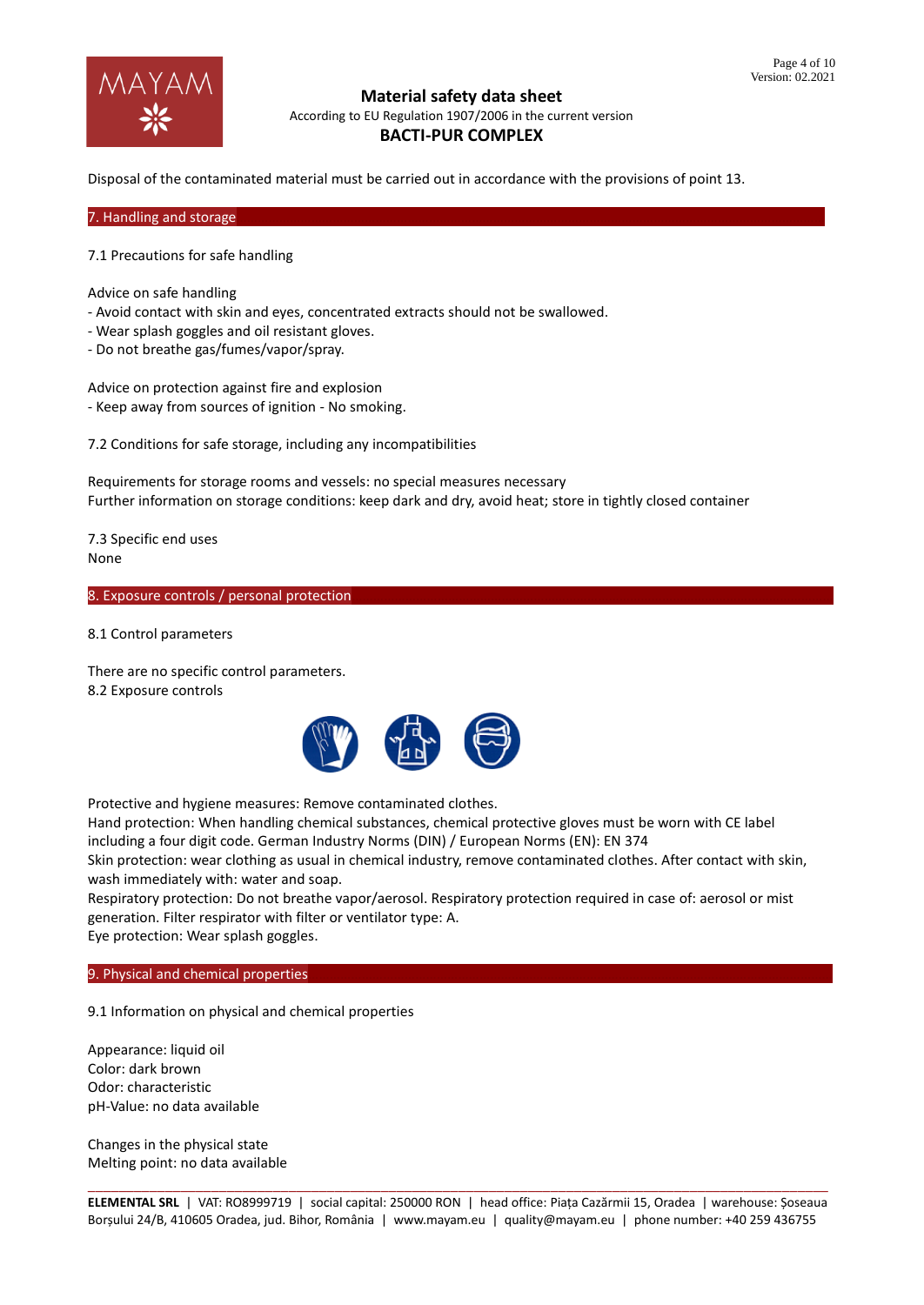

Boiling point: no data available Sublimation point: no data available Softening point: no data available Flash point: > 61 °C (closed cup) Lower explosion limits: no data available Upper explosion limits: no data available Vapor pressure: no data available Density (at 20 °C): 0,90 - 1,00 g/cm<sup>3</sup> (pycnometer) Water solubility: insoluble Solubility in other solvents: good soluble in fat phases Viscosity/dynamic: no data available Vapor density: no data available Solvent content: no solvent residues

9.2 Other information None

#### 10. Stability and reactivity

10.1 Responsiveness No data available

10.2 Chemical stability No data available

10.3 Possibility of dangerous reactions No data available

10.4 Conditions to avoid Heat, open flame, sun light.

10.5 Incompatible materials Oxidizing agents.

10.6 Hazardous decomposition products None - when carefully used. Further information: no decomposition in the application field

11. Toxicological information

11.1 Information on toxicological effects

Toxicocinetics, metabolism and distribution: According to our knowledge, the chemical, physical and toxicological properties have not been examined extensively.

| C.A.S.     | <b>Chemical name</b>   | <b>Method</b> | <b>Dose</b>             | <b>Species</b>    |
|------------|------------------------|---------------|-------------------------|-------------------|
|            | <b>Exposure routes</b> |               |                         |                   |
| 84961-50-2 | Clove, ext.            |               |                         |                   |
|            | Acute oral toxicity    | LD50          | $1100 \,\mathrm{mg/kg}$ | ATEmix calculated |
| 91745-13-0 | Ajowan, ext.           |               |                         |                   |
|            | Acute oral toxicity    | LD50          | 1510 mg/kg              | ATEmix calculated |
| 84012-24-8 | Marjoram, pot, ext     |               |                         |                   |
|            | Acute oral toxicity    | <b>ATE</b>    | 500 mg/kg               |                   |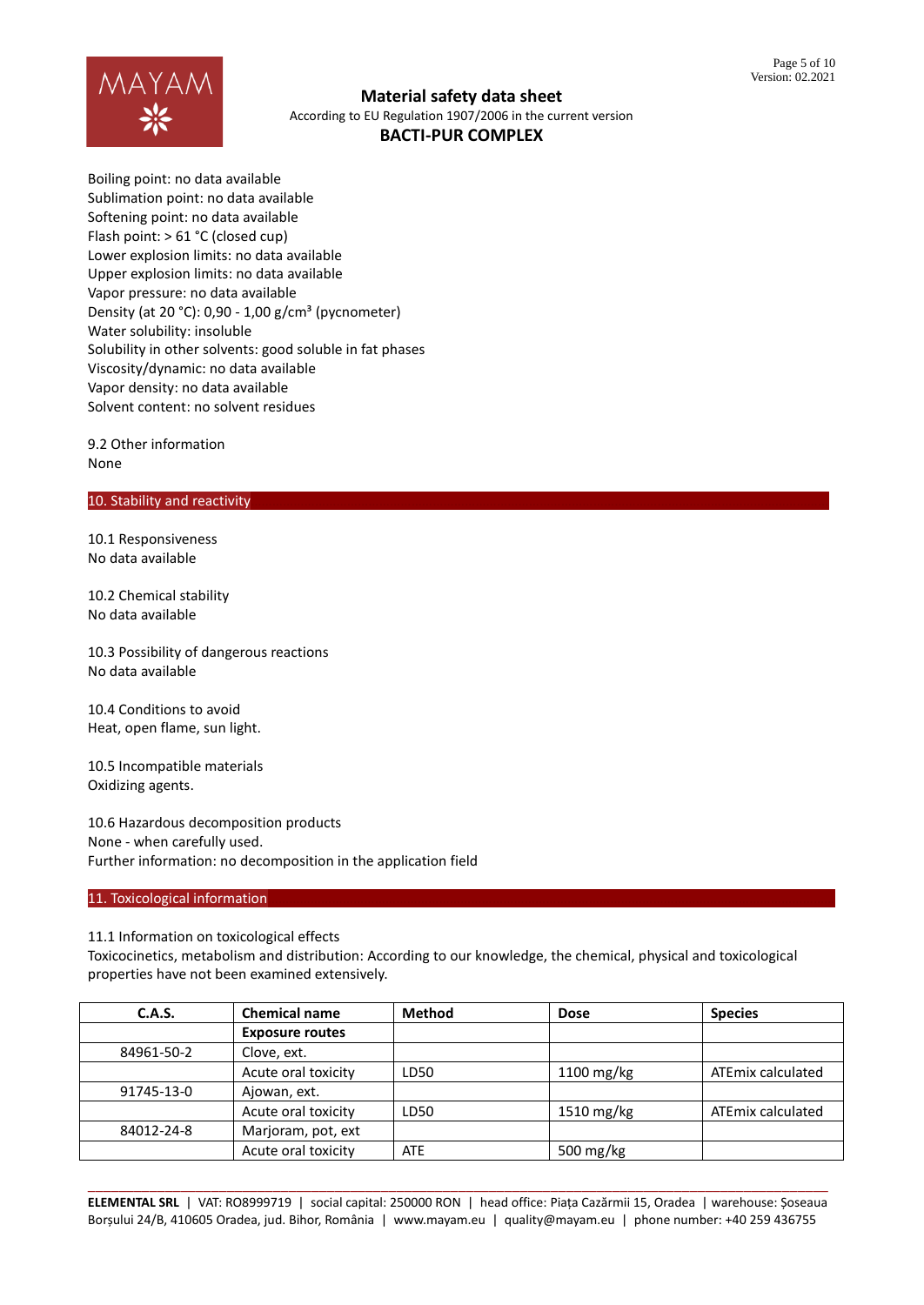

# **BACTI-PUR COMPLEX**

Specific effects in experiment on an animal: no data available Irritation and corrosivity: strong irritant effect. Risk of serious damage to eyes. Sensitizing effects: May cause allergic reactions of the skin Severe effects after repeated or prolonged exposure: no data available Carcinogenic/mutagenic/toxic effects for reproduction: no data available Further information: Acute toxicity, irritation of the skin and mucous mebrane, and mutagenic potential of the preparation assessed by the manufacturer on the basis of the data sheets available on the main components. Information gaps exist on some of the main individual components. However, according to the experience of the manufacturer, no dangers above and beyond those on the product label are to be expected.

### 12. Ecological information

12.1 Toxicity Harmful to aquatic organisms. Under appropriate use there are no ecological problems to expect.

12.2 Persistence and degradability No data available

12.3 Bioaccumulation potential No data available

12.4 Ground mobility No data available

12.5 Results of PBT and vPvB assessment No data available

12.6 Other adverse effects Further information: no heavy metals and inorganic components

#### 13. Disposal considerations

#### 13.1 Waste treatment methods

Advice on disposal: in accordance with valid regulations Waste disposal number of waste from residues/unused products: 160305 WASTES NOT OTHERWISE SPECIFIED IN THE LIST; off-specification batches and unused products; organic wastes containing dangerous substances. Classified as hazardous waste.

Contaminated packaging: in accordance with valid regulations

#### 14. Transport information

#### **Land transport (ADR/RID)**

14.1. UN number: UN1760 14.2. UN proper shipping name: CORROSIVE LIQUID, N.O.S. (contains Carvacrol) 14.3. Transport hazard class(es): 8 14.4. Packing group: III Hazard label: 8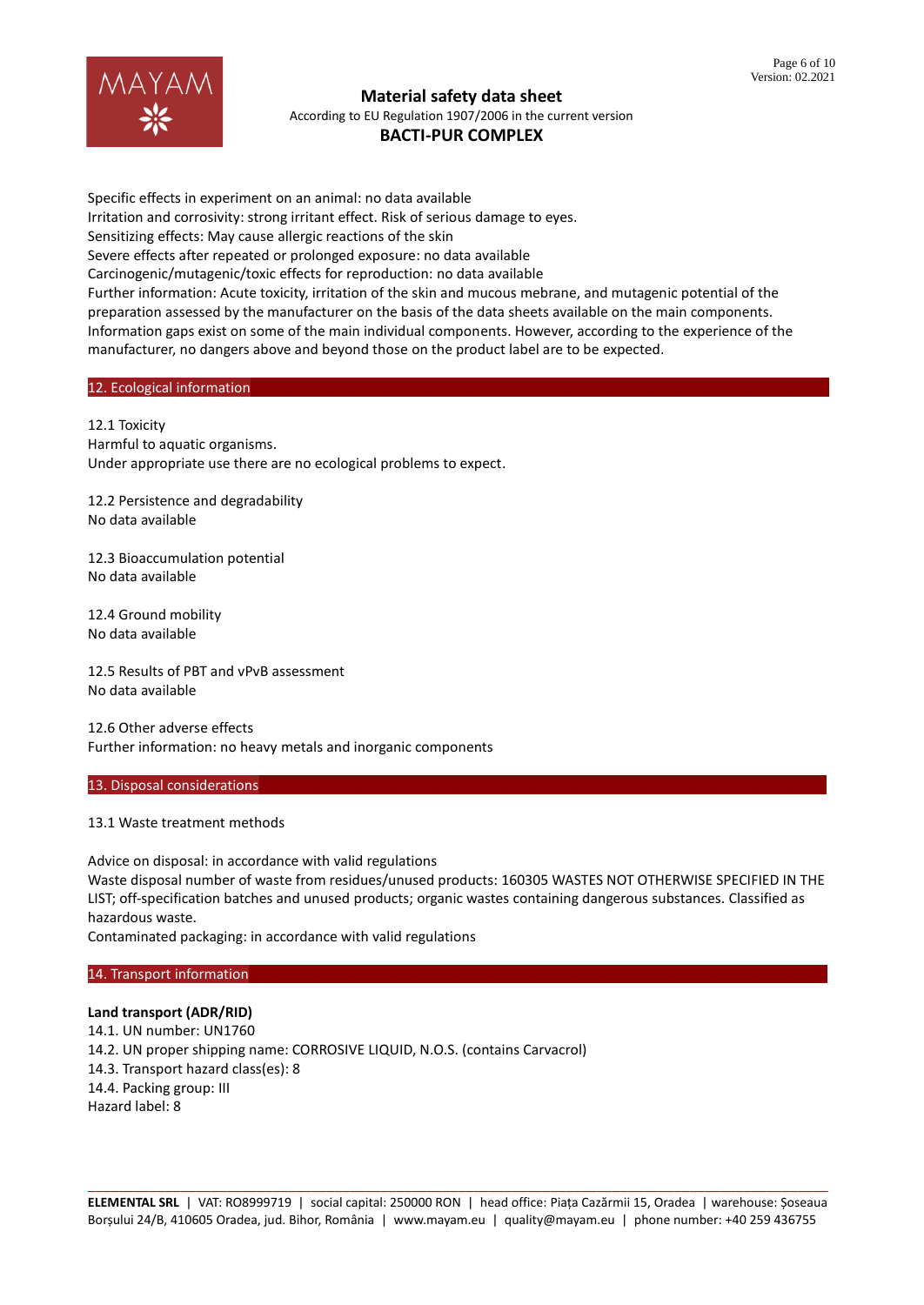



Classification code: C9 Special Provisions: 274 Limited quantity: 5 L Transport category: 3 Hazard No: 80 Tunnel restriction code: E

Other applicable information (land transport) Special provisions: 274 E1 Transport category: 3

## **Marine transport (IMDG)**

14.1. UN number: UN1760 14.2. UN proper shipping name: CORROSIVE LIQUID, N.O.S. (contains carvacrol) 14.3. Transport hazard class(es): 8 14.4. Packing group: III Hazard label: 8



Special Provisions: 223, 274 Limited quantity: 5 L EmS: F-A, S-B

Other applicable information (marine transport) Special provisions: 223, 274, 944 E1

### **Air transport (ICAO)**

UN/ID number: UN1760 14.2. UN proper shipping name: CORROSIVE LIQUID, N.O.S. (contains carvacrol) 14.3. Transport hazard class(es): 8 14.4. Packing group: III Hazard label: 8



Special Provisions: A3 A803 Limited quantity Passenger: 1 L IATA-packing instructions - Passenger: 852 IATA-max. quantity - Passenger: 5 L IATA-packing instructions - Cargo: 856 IATA-max. quantity - Cargo: 60 L

Other applicable information (air transport) E1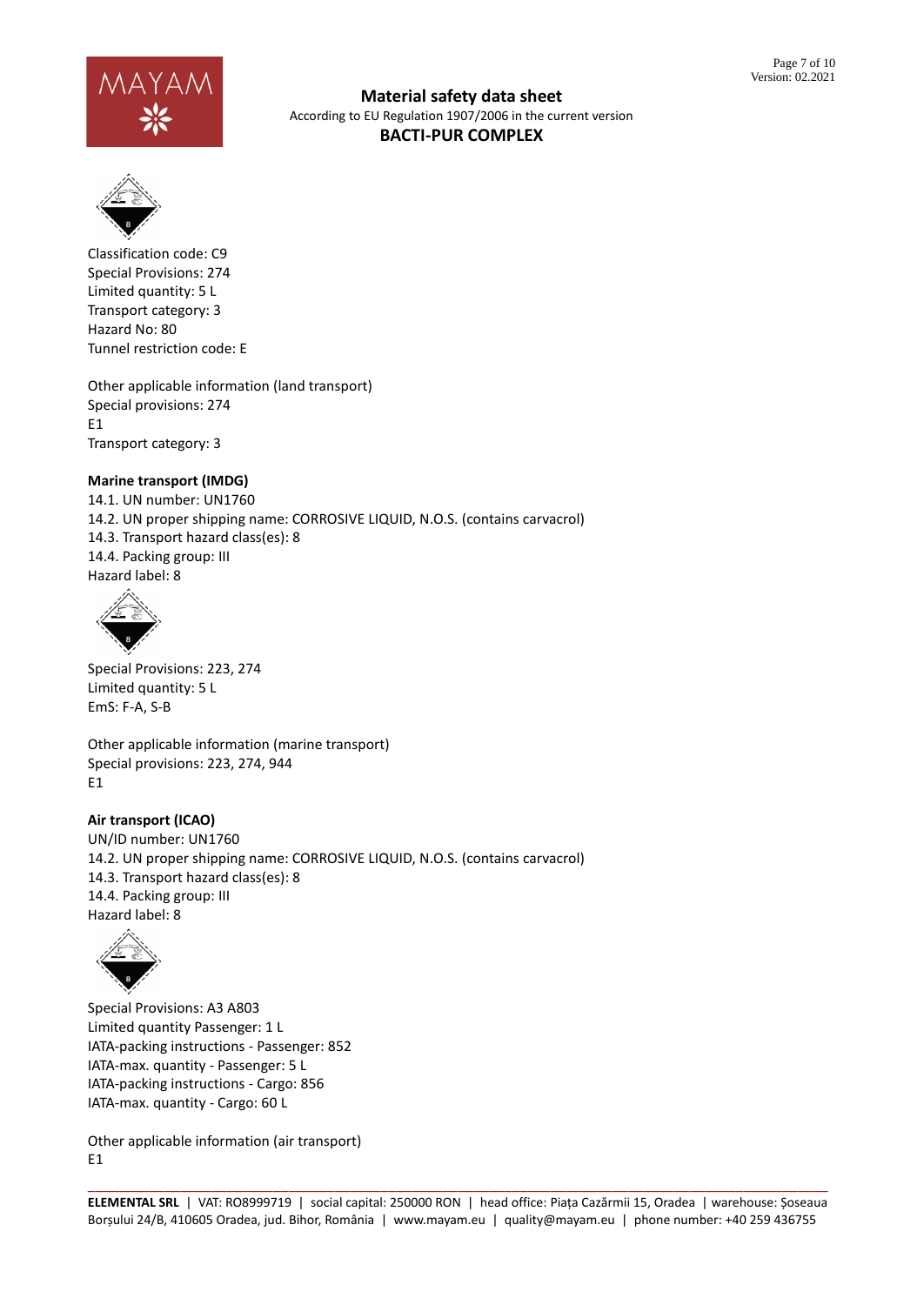

: Y818 Special provisions: A3 : Y841

14.5 Environmental hazards Dangerous for the environment: no

14.6 Special precautions for users No data available

14.7 Transport in bulk according to Annex II of MARPOL 73/78 and the IBC code No data available

15. Regulatory information

15.1 Regulations and legislation on health, safety and environment specific to the substance or mixture National regulatory information

Employment restrictions: Observe employment restrictions for young people. Observe employment restrictions for child bearing mothers and nursing.

Water contaminating class (D): 2 - water contaminating

15.2 Chemical safety assessment. No data available

#### 16. Additional information

16.1 Abbreviations:

ADR: European Agreement concerning the International Carriage of Dangerous Goods by Road. CAS: Chemical Abstracts Service (division of the American Chemical Society). CLP: Classification, Labeling, Packaging. DNEL: Derived No Effect Level. EINECS: European Inventory of Existing Commercial Chemical Substances. GHS: Globally Harmonized System of Classification and Labeling of Chemicals. IATA: International Air Transport Association. IATA-DGR: Dangerous Goods Regulation by the "International Air Transport Association" (IATA). ICAO: International Civil Aviation Organization. ICAO-TI: Technical Instructions by the "International Civil Aviation Organization" (ICAO). IMDG: International Maritime Code for Dangerous Goods. INCI: International Nomenclature of Cosmetic Ingredients. LTE: Long-term exposure. PNEC: Predicted No Effect Concentration. RID: Regulation Concerning the International Transport of Dangerous Goods by Rail. STE: Short-term exposure. STEL: Short Term Exposure limit. STOT: Specific Target Organ Toxicity. 16.2 Full text of the H phrases mentioned in point 3: H302 - Harmful if swallowed. H304 - May be fatal if swallowed and enters airways. H314 - Causes severe skin burns and eye damage. H315 - Causes skin irritation.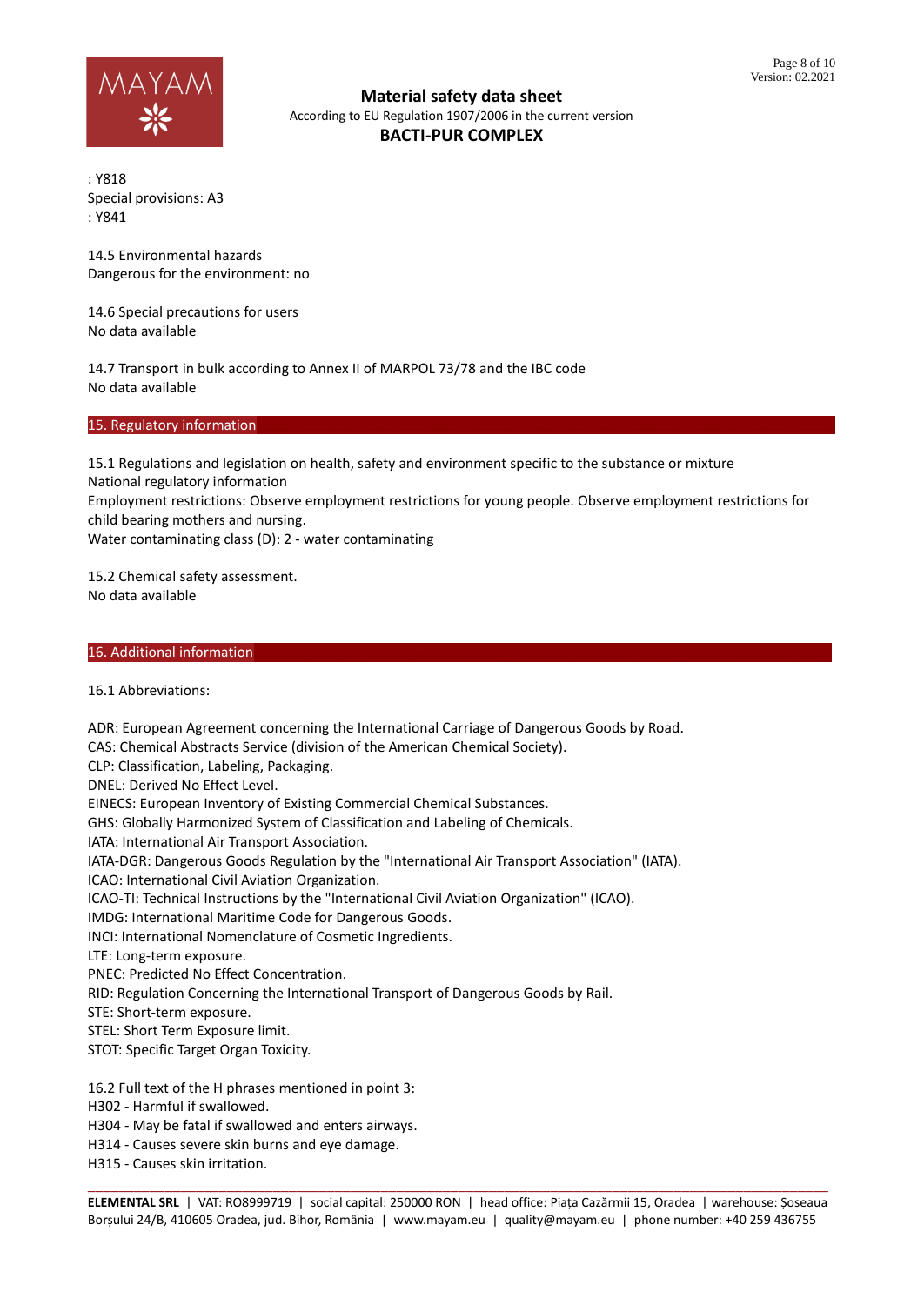

## **BACTI-PUR COMPLEX**

- H317 May cause an allergic skin reaction.
- H318 Causes serious eye damage.
- H319 Causes serious eye irritation.
- H334 May cause allergy or asthma symptoms or breathing difficulties if inhaled.
- H335 May cause respiratory irritation.
- H411 Toxic to aquatic life with long lasting effects.
- H412 Harmful to aquatic life with long lasting effects.

### **DECLARATION OF ALLERGENS**

7th Amendment to Directive 76/768/EC, annex III, part I (2003/15/EC)

| <b>I.N.C.I.</b>                                           | <b>C.A.S.</b> | $\%$           |
|-----------------------------------------------------------|---------------|----------------|
| Alpha-Hexyl cinnamic aldehyde (HCA)                       | 101-86-0      | $\overline{a}$ |
| Amyl cinnamic alcohol                                     | 101-85-9      |                |
| Amyl cinnamic aldehyde (ACA)                              | 122-40-7      | $\overline{a}$ |
| Anisyl alcohol                                            | 105-13-5      | $\overline{a}$ |
| Benzyl salicylate                                         | 118-58-1      | $\overline{a}$ |
| Benzyl benzoate                                           | 120-51-4      |                |
| Benzyl cinnamate                                          | 103-41-3      |                |
| Benzyl alcohol                                            | 100-51-6      | $\overline{a}$ |
| Cinnamic alcohol                                          | 104-54-1      |                |
| Cinnamic aldehyde                                         | 104-55-2      |                |
| Citral                                                    | 5392-40-5     |                |
| Citronellol                                               | 106-22-9      |                |
| Coumarin (2p-1-benzopyran-2-one)                          | 91-64-5       |                |
| d-Limonene                                                | 5989-27-5     | < 0.0500       |
| Eugenol                                                   | 97-53-0       | < 7.0000       |
| Farnesol                                                  | 4602-84-0     | $\overline{a}$ |
| Geraniol                                                  | 106-24-1      |                |
| Lyral (Hydroxymethylpentyl cyclohexene carbaldoxaldehyde) | 31906-04-4    | $\overline{a}$ |
| Hydroxycitronellal                                        | 107-75-5      | $\overline{a}$ |
| Isoeugenol                                                | 97-54-1       |                |
| alpha-Iso-methyl ionone                                   | 127-51-5      |                |
| Linalool                                                  | 78-70-6       | < 0.1000       |
| Methyl heptine carbonate                                  | 12/06/11      | $\overline{a}$ |
| Oakmoss absolute                                          | 9000-50-4     |                |
| p-tert-Butyl-alpha- methylhydrocinnamic aldehyde          | 80-54-6       | $\overline{a}$ |
| Tree moss                                                 | 68648-41-9    |                |
|                                                           |               |                |